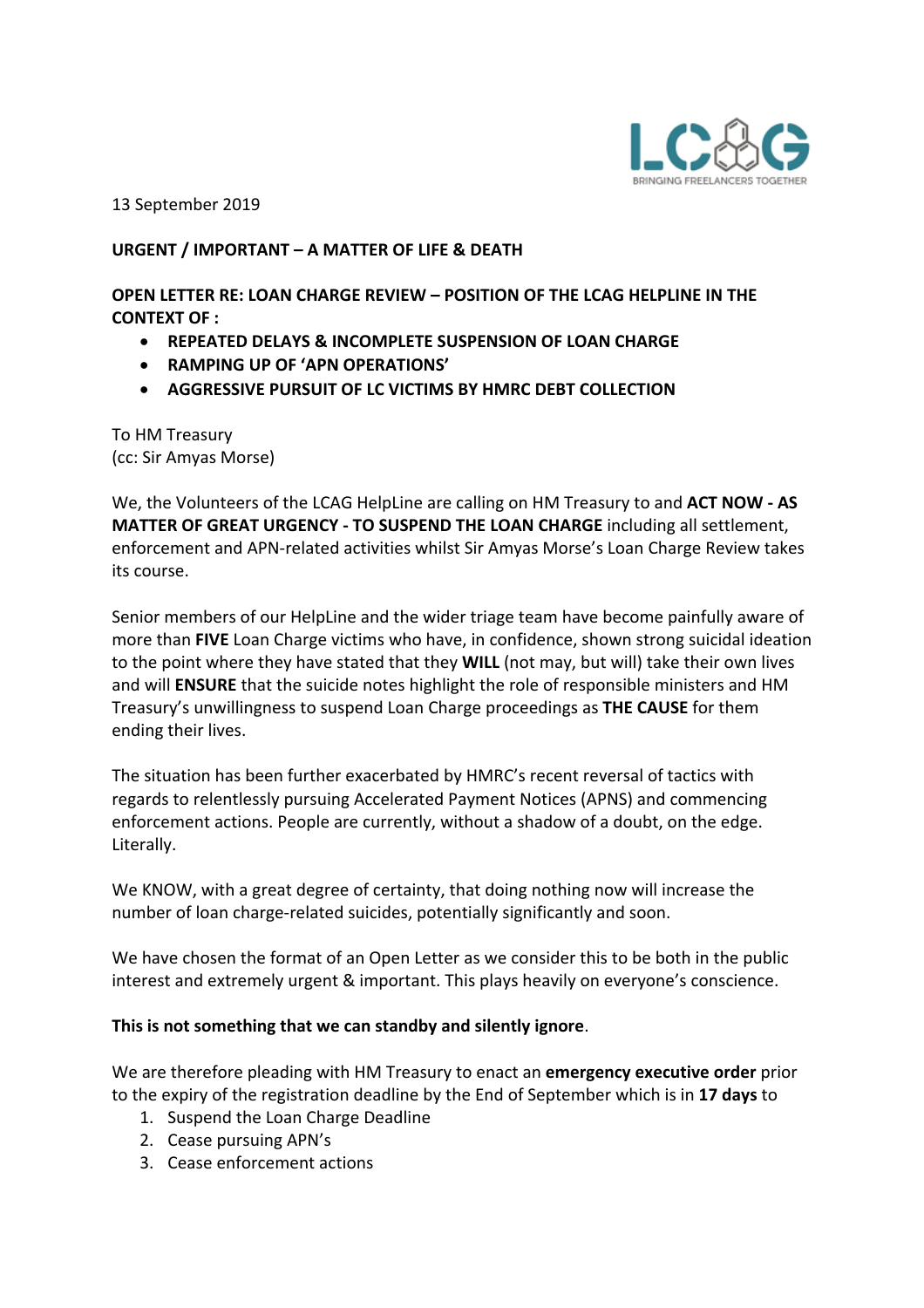HM Treasury has of course a clear choice now: either ignore our warnings or take responsibility for any suicides resultant from this lack of action.

If HM Treasury would have listened to the calls of LCAG in mid-2018, at least six human beings would still be with us now.

The families of these Loan Charge Victims have been punished and will be ostracised for the rest of their lives due to HM Treasury's inaction and HM Revenue & Customs relentless pursuit in the chase for revenue that, frankly, does not exist.

Your own settlement statistics would likely be telling you that this whole loan charge has turned into a massive organisational failure and a disaster of epic proportions.

Are HM Treasury now so short-sighted, stubborn and dumb, to be able to see that this is turning quickly into tragedy of suffering caused by a penal, unfair, unjust and very blunt policy? Is there anyone, a minister or similar, in Treasury left who can make a right decision for a change and just bring victims some respite in form of a Loan Charge suspension whilst Sir Amyas Morse conducts his review?

What's at stake **RIGHT NOW, RIGHT HERE** is people's lives. It's as simple as that. And HM Treasury have a choice: they have been given warnings about this **OVER AND OVER** again and have chosen to ignore this issue. This is not sustainable and WILL lead to disaster.

We, the LCAG HelpLine & Triage Team Volunteers are calling on the government and HM Treasury saying STOP: enough is enough, please stop now. And we are doing this on public record in the public interest because the pressure on us and our conscience has become unbearable. Some of our own Volunteers as well as tax advisors have got in touch and used our own mental health support because the situation is so dire. All because of lack of HM Treasury's lack of empathy and incapacity to reading the warning signs. It's an utter failure and someone somewhere will be held responsible for this, if not stopped now.

Finally, the Chancellor Sajid Javid has gathered first-hand experience during his tenure at the Home office on the devastating impact of government & policy failure on thousands of families with the WindRush scandal. It also led to hundreds of millions of compensation payments to the families that were ripped apart and lost their loved ones.

**HM Treasury has now a choice**: commit the same and worse sins and live with the full consequences or, show some common sense and, frankly, humanity to suspend the loan charge and all related settlement, enforcement actions and APNs - now.

All that said, **time is really running out**. Several of our members had to take the devastating phone calls following loan-charge related suicides. We don't want to answer to anymore of those phone calls, they are simply soul-destroying. Last week's widely-publicised Vigil outside the HM Revenue & Customs building should never have happened.

Many of the HelpLine team were there to support the victims' families & relatives and it is heart-breaking, soul-destroying and utterly devastating knowing at least six people have